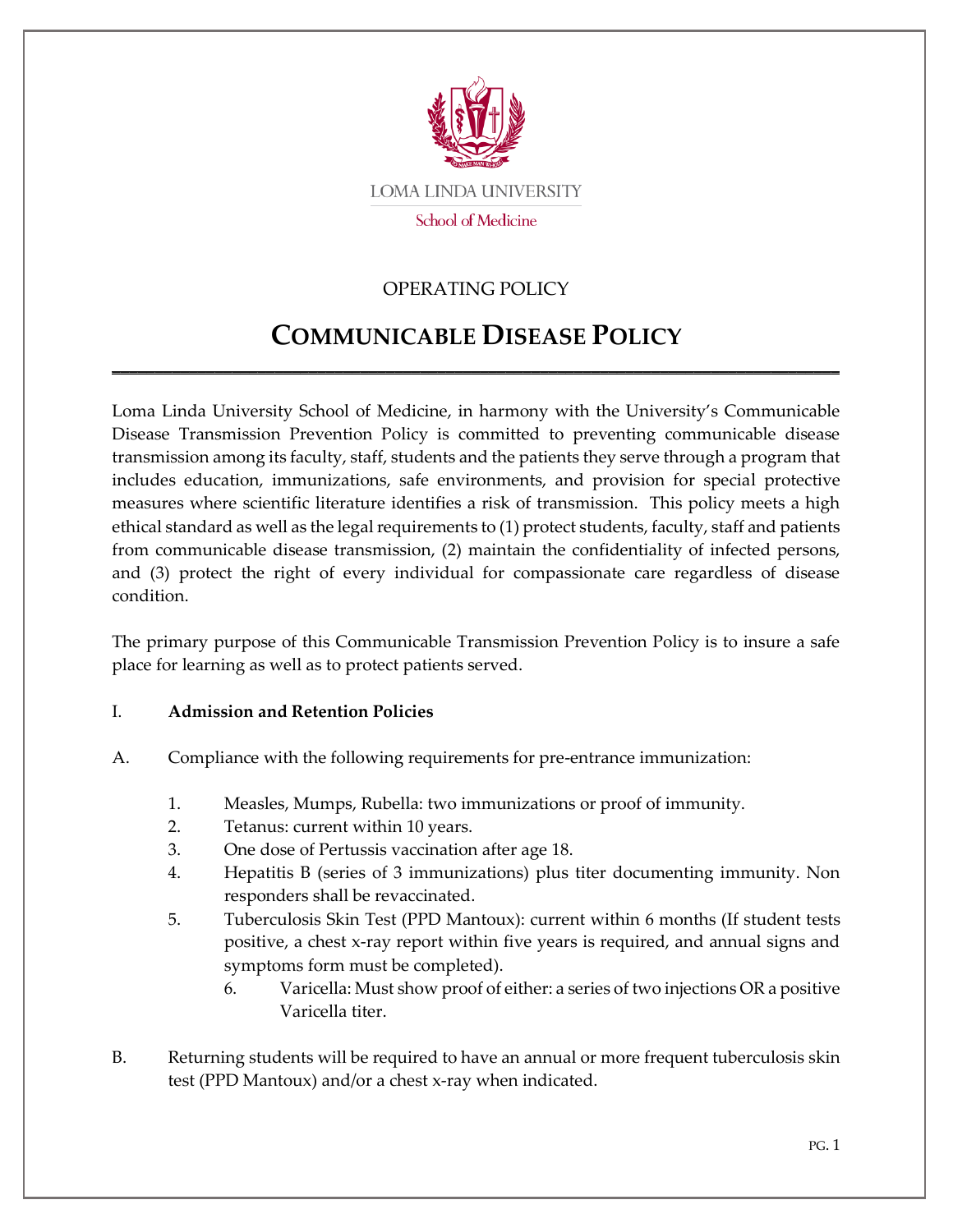- C. Mandatory screening for HBV, HCV or HIV is not warranted. Infected students will not be prohibited from providing patient care activities. Nevertheless, it is the personal responsibility of the caregiver to reduce the risk of communicable disease transmission. This includes an ethical responsibility to know one's serological status relating to HBV, HCV and HIV.
- D. If students know that they are a source of a significant patient exposure through blood or body fluid, they are mandated and ethically obligated to undergo testing for infection or treatment.
- E. Adherence to the infection control practices within clinical settings will be a significant factor in the continued enrollment of the student. Lack of adherence to safety procedures for themselves and/or their patients which are deemed potential and serious hazards to patients and others will be subject to appropriate disciplinary action, including but not limited to restriction of clinical practice (to be determined on a case-by-case basis), or dismissal.

### II. **Infection Control**

- A. Students will learn and are expected to use standard universal precautions to protect themselves and their patients.
	- 1. The student will learn infection control precautions appropriate for the handling of blood and body fluids including the use and disposal of needles and other sharp instruments.
	- 2. The student will learn epidemiology, transmission, pathophysiology and management of transmission-based communicable diseases, including airborne, droplet, contact routes of transmission as well as blood borne pathogens in medical school courses as appropriate for the content of the course.
	- 3. Students will be required annually to document completion of a Universal/Standard Precautions education, as well as meet the requirements of the clinical facility to which they are assigned prior to clinical assignment.
	- B. All students are expected to provide care with compassion and respect for human dignity. No student physician may ethically refuse to treat a patient solely because the patient is at risk of contracting or has an infectious disease such as Tuberculosis, HBV, HCV or HIV.

#### III. **Exposure Management**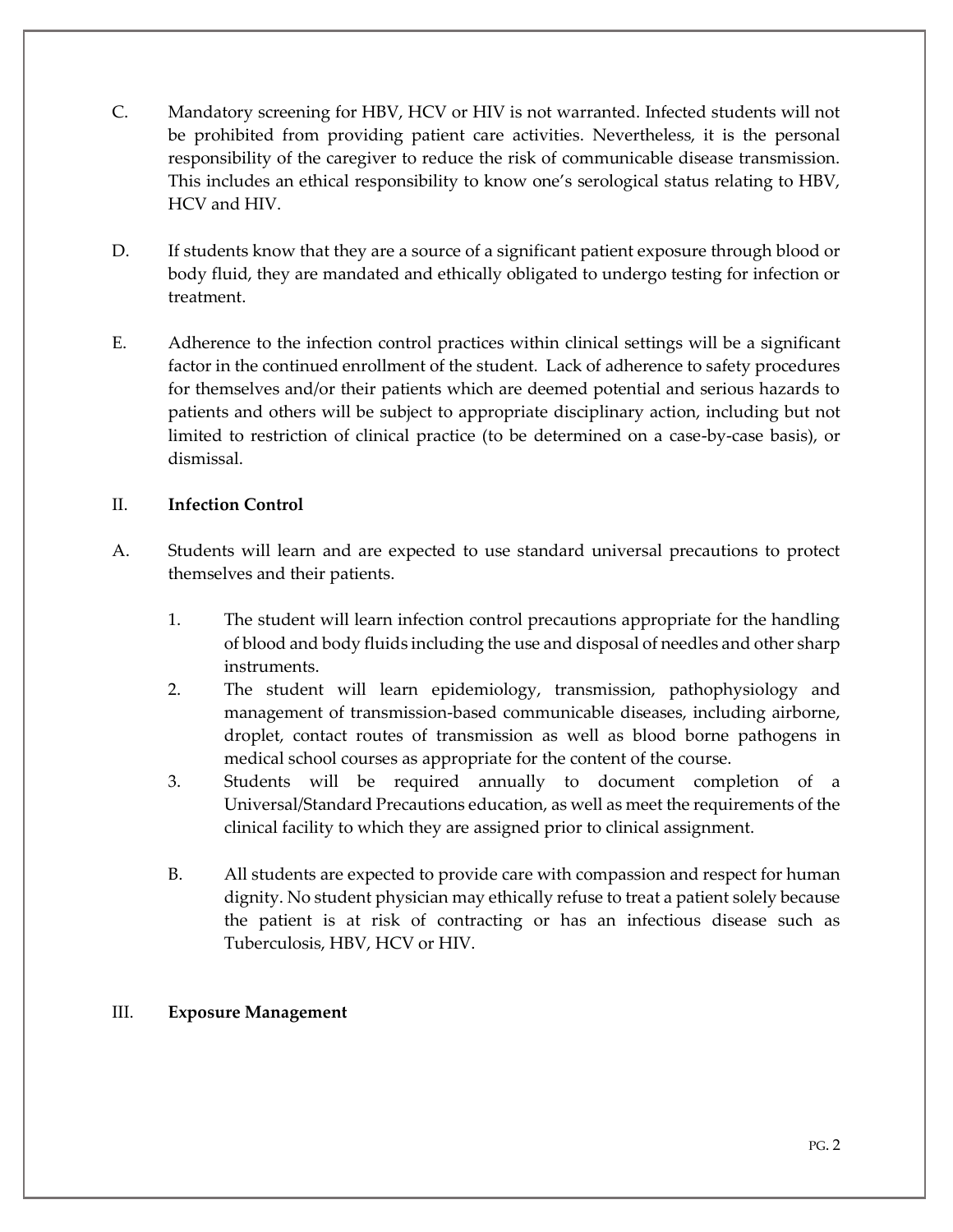- A. Significant exposure (as defined in Attachment I) to communicable disease will be monitored in compliance with the recommended screening and prophylactic practice of Loma Linda University Medical Center.
- B. If an accidental occupational exposure occurs on campus, the incident should be reported to the attending physician and/or clerkship director. The student must be referred to the Emergency Department immediately for medical evaluation. The student needs to identify the injury and him/herself as a LLU student. Such exposure should also be reported by the student to employee health as soon as possible. Employee health must also be given a copy of the post-exposure evaluation and treatment records. It is the student's responsibility to ensure that this occurs.
- C. If an accidental exposure occurs off campus, the incident should be reported to the responsible attending physician who will work with agency personnel for appropriate emergency care. Most affiliated hospitals provide this care at either the Emergency Room or employee health. A report of the incident and source patient results must be sent to LLU employee health for appropriate student follow-up on campus. It is the student's responsibility to ensure that this happens.

### IV. **Evaluation and/or Accommodation**

- A. Blood borne Pathogen Exposure
	- 1. Once exposed each student will be monitored according to University Employee Health Policy, based upon current national recommendations.
	- 2. Confidential counseling in regards to testing will be available.
	- 3. Testing and health records will be maintained by Employee Health Service of Loma Linda University Medical Center. Testing results will be kept confidential.
	- 4. If infected, reasonable accommodations will be made with the student's assignments based on the broader context of the institutional health and educational program, including the assessment of the provider to patient risks and the individual's physical and psychological status. See Attachment II.
- B. Other types of pathogen exposure will follow the appropriate guidelines from the Center for Disease Control.

# **Attachment I**

# **DEFINITIONS OF SIGNIFICANT EXPOSURE**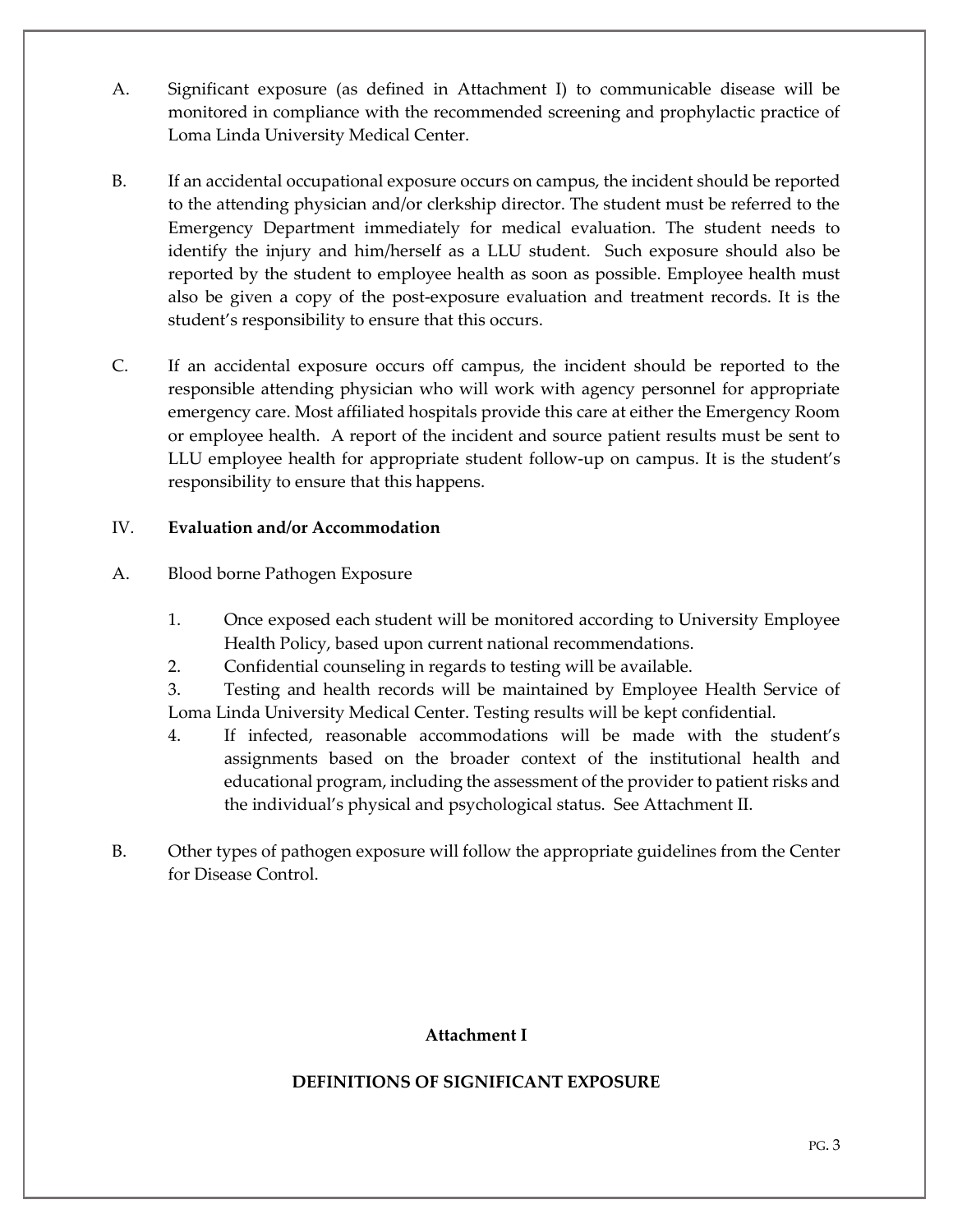- A. A significant blood borne or body fluid exposure is defined as:
	- a. A puncture with a contaminated needle.
	- b. A cut or puncture with contaminated instruments.
	- c. Transmission of blood or body fluids to mucous membranes, such as a splash to the eye or mouth.
	- d. A cutaneous exposure involving large amounts of blood or prolonged contact with blood – especially when the exposed skin was chapped, abraded, or afflicted with dermatitis.
- B. A significant airborne exposure is defined as unprotected exposure to patients known to have transmitted airborne droplet nuclei. Examples include:
	- a. Measles
	- b. Varicella
	- c. Tuberculosis
- C. A significant droplet exposure is defined as unprotected exposure to patients known to have transmitted large particle droplets. Examples include:
	- a. Invasive Haemophilus influenzae type B disease, including meningitis
	- b. Invasive Neisseria meningititis disease, including meningitis and pneumonia
	- c. Other serious bacterial respiratory infections spread by droplet transmission such as diphtheria (pharyngeal), mycoplasma pneumonia, pertussis, pneumonic plague, streptococcal pharyngitis, streptococcal pneumonia or scarlet fever;
- D. A significant contact exposure is defined as unprotected exposure to patients known to have an infection transmitted by direct contact or by contact with items in the patient's environment. Examples include:
	- a. Gastrointestinal, respiratory, skin or wound infections or colonization with multidrug-resistant bacteria;
	- b. Enteric infections such as Clostridium difficile, and entero-hemorrhaghic Escherichia coli O157:H7, Shigella and Hepatitis A, for diapered or incontinent clients;
	- c. Respiratory syncytial virus, parainfluenza virus or enteroviral infections in infants and young children;
	- d. Skin infections that are highly contagious or occur on dry skin such as herpes simplex virus (neonatal or mucocutaneous), impetigo, major (noncontained) abscesses or decubiti, pediculosis, scabies, staphylococcal furunculosis in infants and young children, herpes zoster (disseminated or in the immunocompromised host), viral or hemorrhagic conjunctivitis, or viral hemorrhagic infections (Ebola, Lassa or Marburg).

# **Attachment II**

#### **PROCEDURE FOR ACCOMMODATING AN INDIVIDUAL STUDENT'S**